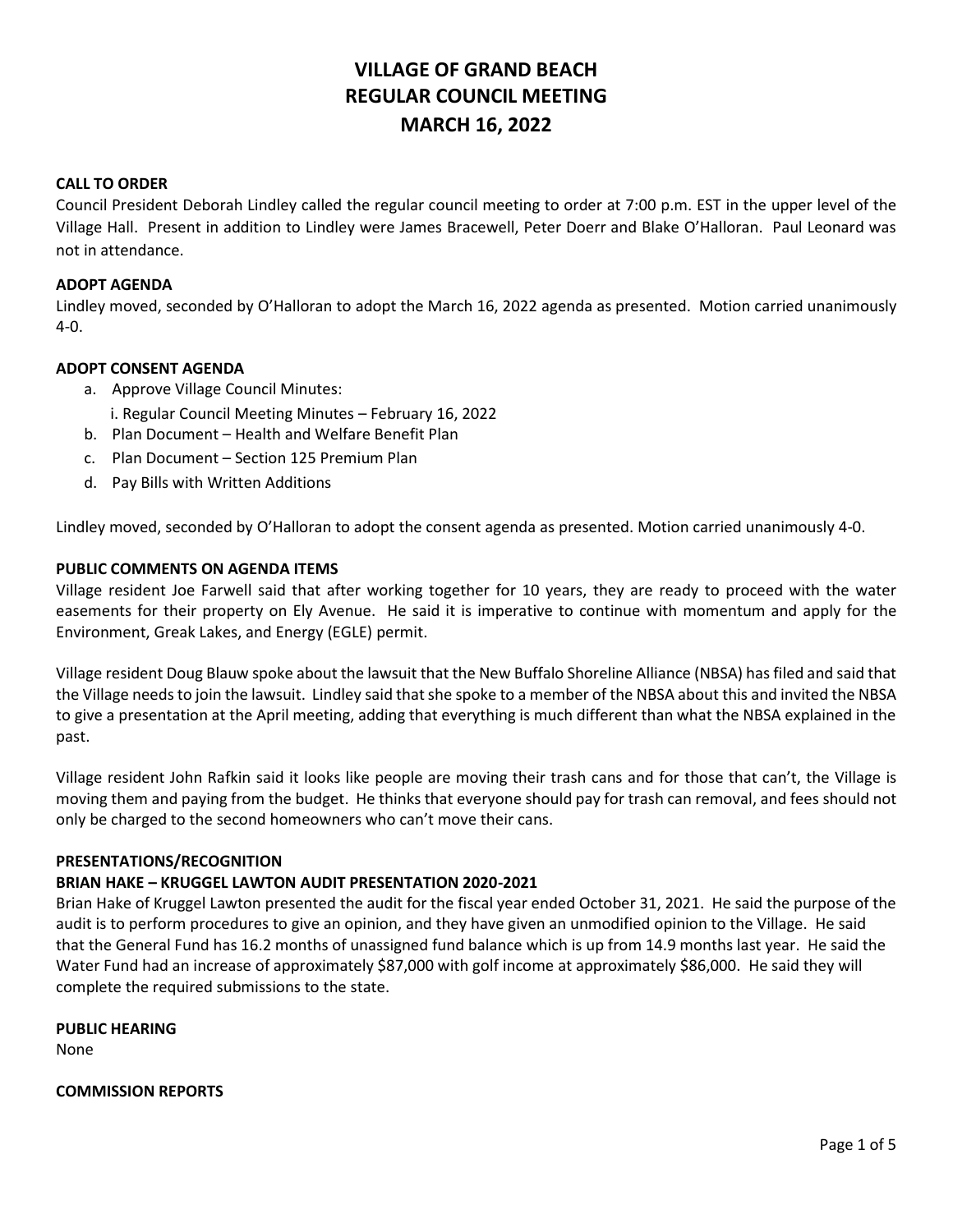# Regular Council Meeting – March 16, 2022

**BUILDING & ZONING**: Bracewell said that they have received all plans and drawings for new homes and both lots that were cleared are almost ready to begin construction. He suggested that if anyone has concerns regarding building, they should contact the police department rather than sending emails.

Chief Ryan Layman said that the Hunter property is about 95% cleaned up. He said the Village attorney has advised him that he should write another ticket for the property, but he is going to wait until April 1 to see if the property is going to be sold for delinquent property taxes.

**PARKS & BEACHES:** Doerr said that Richard Nutt's granddaughter has offered to plant a tree in memory of her grandfather, but since we have so many trees, she is going to help with something at a beach access. He said that a new homeowner was building a fence on what is referred to as Lake Avenue, but is actually called Jensen Court on public property, but the fence posts have since been removed. In order to verify that this was Village property, Doerr ordered a title search which showed that the area was not vacated and is public property. He said that what came out of the Coastal Leadership Academy that he and Harry Walder attended was the importance of having a very detailed master plan. He said they were told that when you have a plan in place, it is easier to sell the ideas to the public and it helps with grant funding.

# **STREETS & WATER**: Leonard was not in attendance.

**POLICE:** Lindley once again warned residents of the scams that are out there and reminded people not to give out personal information. She said it is important to have security lights on your driveway if you are parking outside. She said she and Village Clerk Mary Robertson met with the clerk, president, president pro tem of Michiana and the Village Attorney regarding the lawsuit with New Buffalo Township concerning the special assessment. She said there will be discovery in April, mediation on June 6 and they have set aside July 6 to July 13 for a trial which could last 2-3 days.

**PRO SHOP & COURSE:** O'Halloran said that the pro shop typically opens as weather permits, but due to the improvements planned for the pro shop, it will probably open mid-April. He said EZ-Go will begin manufacturing the leased golf carts on March 22 and they will take two weeks.

# **SERVISCAPE REPORT**

Clay Putnam was not in attendance. O'Halloran read Putnam's monthly report. He said the Golf Fund has budgeted \$50,000 for used equipment, but with equipment in demand, it is difficult to find used equipment.

# **PERSONNEL REPORTS**

**SUPERINTENDENT:** In addition to his written report, Superintendent Bob Dabbs said they are filling pot holes.

**POLICE CHIEF**: Chief Ryan Layman reported that there were 28 complaints in February. He said the police department completed CPR training in February.

**BUILDING INSPECTOR**: Bill Lambert was not in attendance.

#### **UNFINISHED BUSINESS**

#### **DISCUSS LIST OF PROJECTS FOR MILLAGE INCREASE**

Lindley suggested that the Village ask the voters to pass a millage increase of 1 mil which would generate \$139,000 in the first year, and would be reduced each year by the Headlee Rollback. She suggested the 1 mil increase for 10 years which would generate \$1,390,000 over the 10-year period. Lindley stated that if the Village didn't ask for the millage increase in 2022, they would have to wait until 2024 or hold a special election which could be very costly.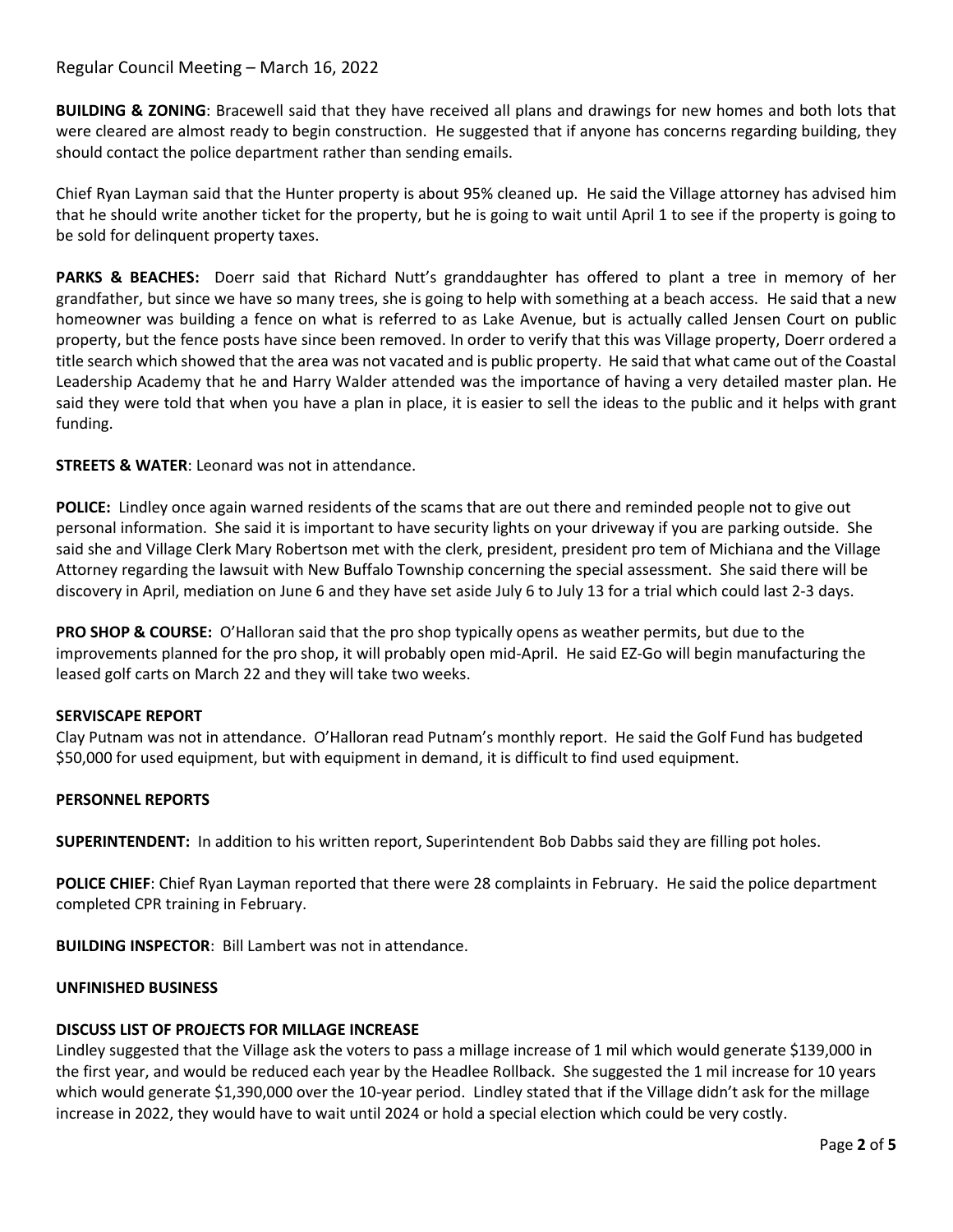After discussion, the Council decided not to move forward with the millage increase this year. Council members suggested creating a vision for the Village and updating the master plan before moving forward.

# **NEW BUSINESS**

# **EXCUSE COUNCIL MEMBER PAUL LEONARD JR. FROM MARCH 16, 2022 COUNCIL MEETING**

Lindley moved, seconded by Bracewell to excuse Council member Paul Leonard from the March 16, 2022 meeting. Motion carried unanimously 4-0.

# **ELY-WILDWOOD WATER LINE EASEMENTS**

Lindley moved, seconded by Doerr to approve the language in the three Ely-Wildwood water main easement agreements received from Village Attorney Sara Senica and to request that Merritt Engineering begin the permitting process with Environment, Great Lakes and Energy (EGLE). Motion carried unanimously 4-0.

# **TRASH CANS**

Lindley said that trash cans have been discussed at seven different meetings and she would like to get something finalized to bring to the April meeting. She said that the Village might need an ordinance for enforcement.

The following are the rules that she suggests be put into place.

- Cans cannot be set out before 12:00 noon EST the day before pickup.
- Cans should be pulled back or moved away from the road by 8:00 p.m. EST the day of pickup.
- Areas where homes are located on a steep incline will be exempt. She suggested O'Halloran come up with the areas that would be exempt, and mentioned Golf Road and SkyHi where they bring their cans down to the bottom of the road because the trucks do not drive up SkyHi.
- Cans will be pulled back on Tuesday morning or the day after regular pickup if the pickup date was moved due to a holiday.
- There will be a \$5.00 charge to the property owner each time that the cans need to be pulled back by the Village.

Bracewell said that he doesn't think the Council should charge the whole Village for trash can removal. Doerr said he thinks it looks a lot better now with people pulling the cans back.

# **ADD TREE REMOVAL INFORMATION TO BUILDING PERMIT PACKET**

Lindley read a paragraph that will be added to the building permit requirements that will be included in the building permit packets stating that lot clearing or tree removal is not allowed until there is a permit issued.

# **CONTRACTOR/LANDSCAPER REGISTRATION ORDINANCE AND FORMS**

Lindley said that the Council has discussed this in the past and Building Commissioner Bracewell said that he and Building Inspector Bill Lambert are definitely in favor of having contractor's register annually. He said it works well in the Village of Michiana. Chief Layman said that Michiana currently charges \$50, but felt the fee needs to be increased. The documents will be presented at the April meeting with the annual fee being \$100.

# **PROPOSALS FOR PRO SHOP - PAINTING CABINETS AND DOORS**

O'Halloran moved, seconded by Lindley to accept the proposal from Schultzy's Drywall and Interiors to paint six doors and counters to be completed by April 1, 2022 in the amount of \$2,397. Motion carried unanimously 4-0. The Village received an additional bid from Endecca Painting & Flooring in the amount of \$8,510.00.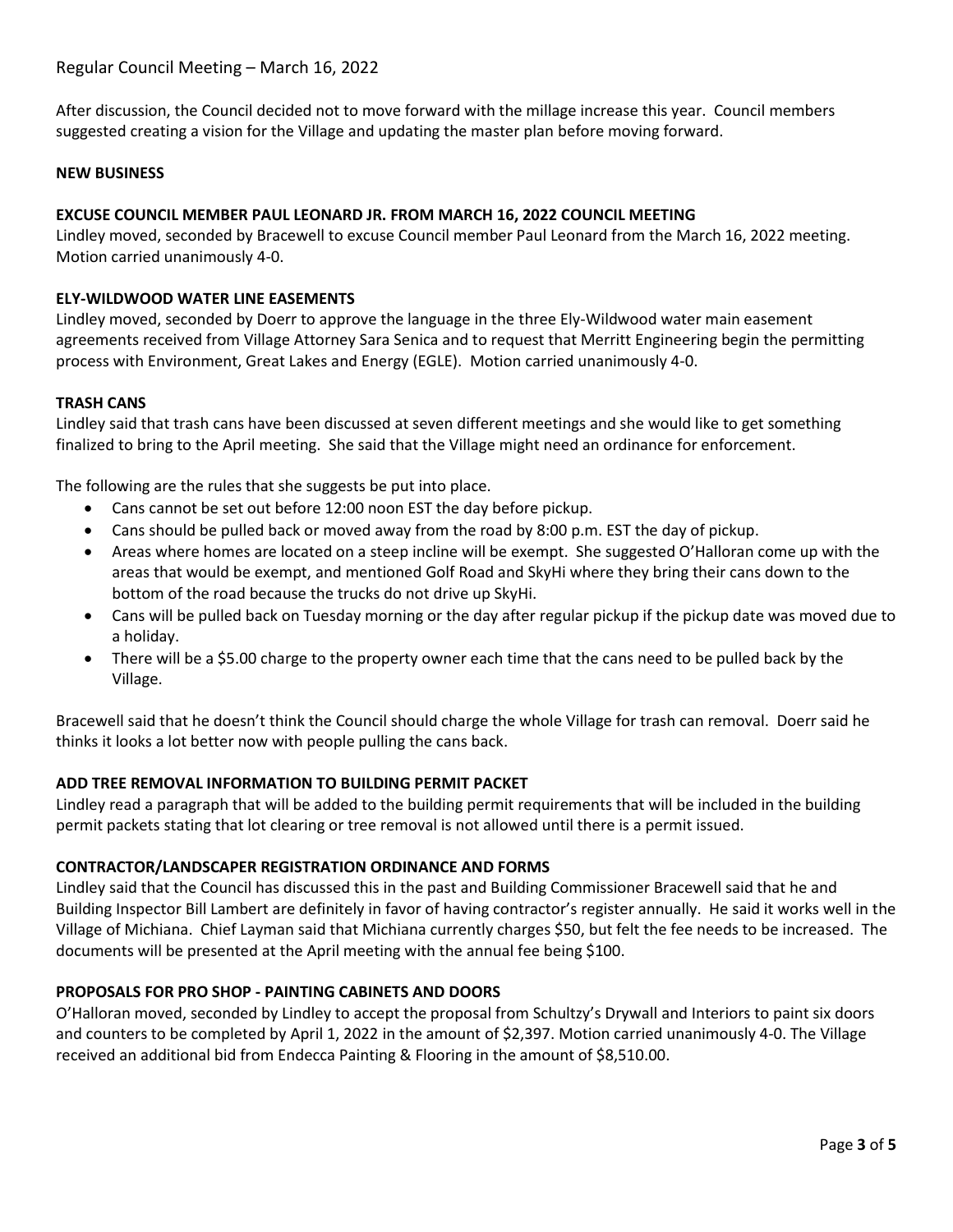# Regular Council Meeting – March 16, 2022

## **EXTEND WALL FOR GOLF CART CHARGING**

O'Halloran moved, seconded by Lindley to purchase materials required to extend the wall for golf cart charging at a cost not to exceed \$7,500 and to reappropriate the funds that were budgeted for golf cart purchases in equipment purchases to pay for the materials. Motion carried unanimously 4-0.

#### **PROPOSALS FOR ELECTRICAL FOR GOLF CART PARKING**

O'Halloran moved, seconded by Doerr to approve the proposal as submitted from Harbor Electric to install electrical service to the golf cart charging wall with the alternative option to include 100-amp service at a total cost of \$11,638 and to reappropriate funds that were budgeted for equipment purchases to pay for the electrical work. Motion carried unanimously 4-0. The Village received an additional bid from Current Electric in the amount of \$13,041.

#### **TITLE SEARCH ON LAKE AVENUE/JENSEN COURT**

Lindley told the Council that Doerr had a title search done on Jensen Court and found out that this is public property. She said she would like to move forward and send the property owners a letter to inform them that there was a title search done and the property belongs to the Village of Grand Beach and that the Village intends to put up a fence and post signs for golf cart parking only.

Superintendent Bob Dabbs suggested that the Village might need to have the property surveyed in order to know where to place the fence.

#### **PROPERTY, LIABILITY & AUTO INSURANCE RENEWAL**

Lindley moved, seconded by O'Halloran to renew the property, liability and auto insurance policy through the Michigan Municipal League with an increase of 2.5% over last year's premium as presented. Motion carried unanimously 4-0.

#### **CYBER SECURITY INSURANCE PLAN**

Clerk Mary Robertson talked to the Council about a cyber security insurance plan that the Michigan Municipal League representative suggested in addition to the \$100,000 coverage that is included in the municipal coverage. Village resident Brendan Duffner, who is in this type of business said that he would be willing to talk to Robertson about other options that will help with security at a less expensive cost.

Lindley moved, seconded by Doerr to incur a cost of up to \$1,881 for a 1-year cyber security policy and to have Mary Robertson speak with Brendan Duffner about security and to determine what we use. Motion carried unanimously 4-0.

#### **HSA CONTRIBUTION 2022 – KATHARINE BUTLER**

Lindley moved, seconded by Bracewell to contribute \$3,150 into Katharine Butler's health savings account. Motion carried unanimously 4-0.

#### **BUDGET AMENDMENT – GENERAL FUND FY 2021-2022**

Lindley moved, seconded by O'Halloran to approve the budget amendment for fiscal year 2021-2022 for the General Fund as presented. Motion carried unanimously 4-0.

#### **BUDGET AMENDMENT – GOLF FUND FY 2021-2022**

Lindley moved, seconded by Doerr to approve the budget amendment for fiscal year 2021-2022 for the Golf Fund as presented. Motion carried unanimously 4-0.

#### **MILEAGE REIMBURSEMENT RATE**

Lindley moved, seconded by Doerr to change the mileage reimbursement rate to the rate that is allowed by the Internal Revenue Service. Motion carried unanimously 4-0.